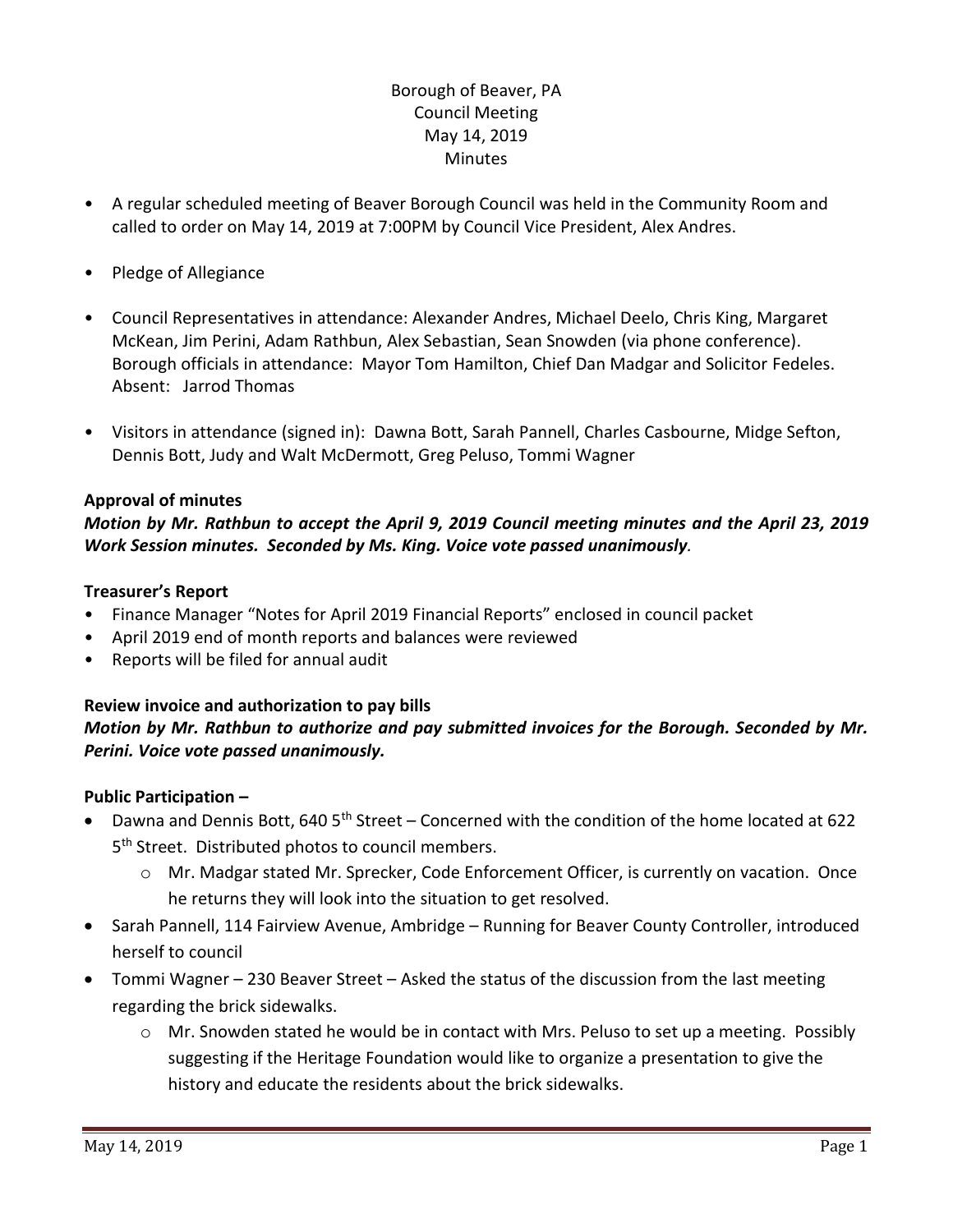# **Reports – Commissions / Authorities**

## **Council of Governments (COG) –** Reported by Mr. Andres

Reviewed the April 2019 minutes enclosed in council packet

**Civil Service Commission –** No report

### **Zoning Hearing Board (ZHB) –** No report

#### **Planning Commission –** No report

February 18, 2019 and April 15, 2019 minutes enclosed in council packet

#### **Tree Commission –** No report

#### **Code Enforcement Officer Report –**

• April 2019 report enclosed in council packet.

## **Historic Architectural Review Board (HARB) –** No report

#### **Municipal Authority –**

 April 17, 2019 minutes and April 16, 2019 Municipal Authority Engineers report enclosed in council packet

## **Council Committee Reports**

**Public Safety/Code Enforcement –** No report

**Finance** – No report

#### **Highway –**

- Mr. Madgar stated milling and paving on Laura, Park, Wayne and Beaver Streets should be completed by the end of this week or beginning of next week.
	- $\circ$  Laura Street had to be rebuilt which will be an estimated additional cost of \$17,000.
- Columbia Gas had some delays on 2<sup>nd</sup> Street but are hoping to be back on schedule soon to be able to pave in July and August.

#### **General Government** –

 Mr. Deelo – Every ten years, the Planning Commission is required to submit a 10 Year Comprehensive Plan. This is similar to the 5 Year Strategic Plan that the General Government Committee is working on.

#### **Recreation –**

 Ms. King submitted our Beaver Life magazine into the Pennsylvania State Association of Boroughs (PSAB) Communication Contest – Beaver Borough placed 3rd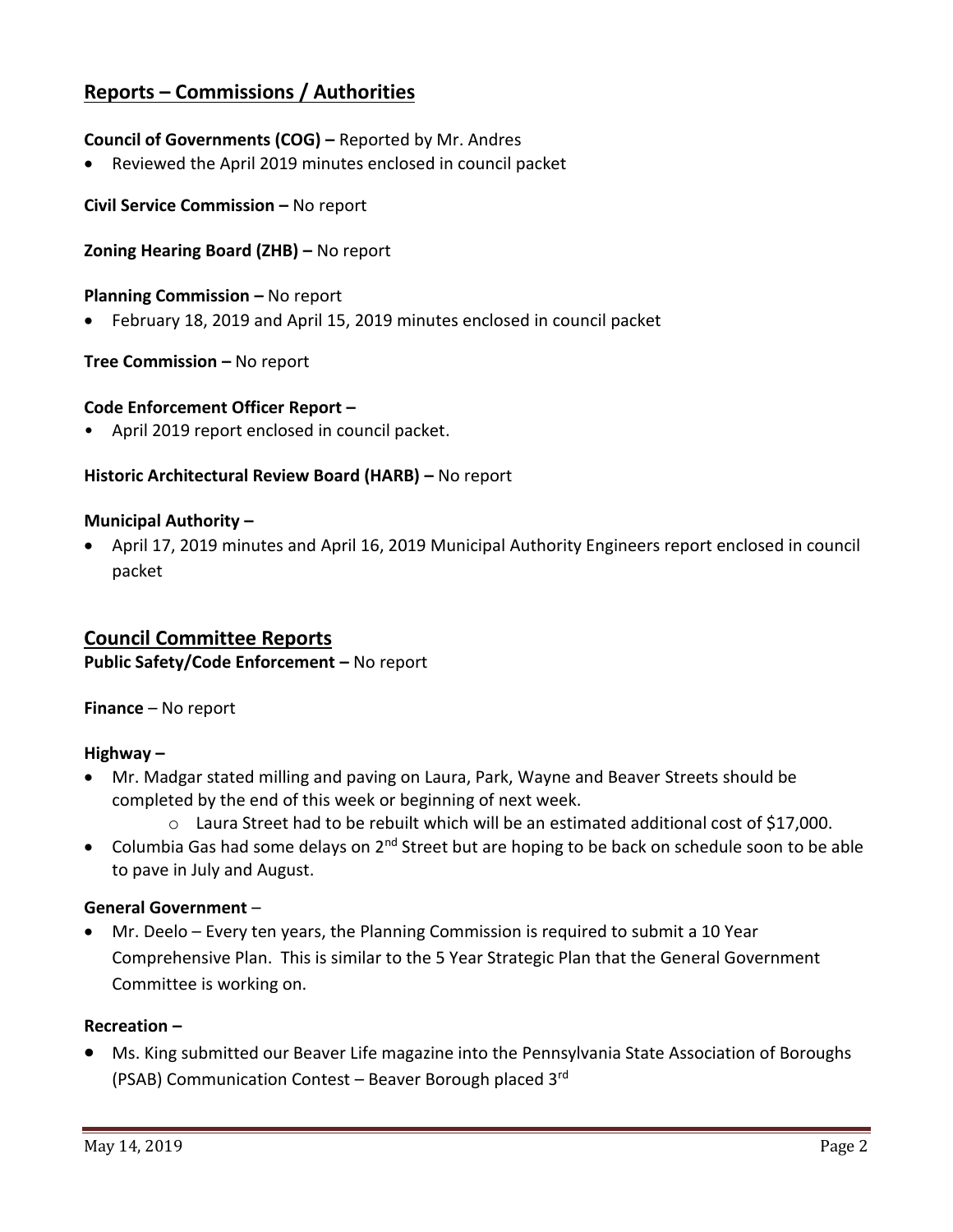# **Reports**

## **Manager's/Police Report –** Reported by Chief Madgar

- Pool
	- $\circ$  On schedule for May 25<sup>th</sup> opening day
	- $\circ$  Leaks inside the pool house contacted Jason Arndt to fix gutters and preserve the roof. Cost estimate is \$3,800.
- **•** Borough Building There was a brick hanging from the  $2^{nd}$  story our employees were able to fix. However, there are several major parts of the building that need to be repointed.
- Met with Mr. David O'Leary regarding the Shaw Park Pavilion project. Ms. McKean presented the drawings to the Planning Commission several months ago. Mr. O'Leary stated the drawings would need to be updated – Mr. Madgar approved a \$5,000 budget for the Planning Commission to have the drawings updated and any other studies needed.
- Police computer system Officer DeGori and Officer Stahl applied for a PCCD Grant and was awarded \$48,000 to pay for new software.
- Sand Volleyball Court Agreement Read an email from Ms. Carrie Rowe dated May 10, 2019 "Proposing the School District take over all aspects of sand volleyball courts except the purchase and spreading of the sand. In exchange, the School District would house, maintain, annually install, and handle future purchases of the volleyball standards and nets. The School District would also handle any issues related to weeds growing in and immediately surrounding the sand courts."
	- o *Motion by Mr. Deelo to approve the Sand Volleyball Court Maintenance Agreement at Shaw Park between Beaver Borough and Beaver Area School District. Seconded by Mr. Perini. Voice vote passed unanimously.*
- Police Memorial will be held Friday, May  $17<sup>th</sup>$  at 9:00AM at the Courthouse
- Citizens Police Academy (CPA) graduation will be held Monday, May 20<sup>th</sup> at 6:00PM at First Presbyterian Church
	- o 2007 was the first class. Approximately 400 residents have taken the class.
- Ms. McKean Asked if Police UCR Report will be provided at the Work Session.
	- o Mayor Hamilton stated he plans to meet with Mr. Sebastian, Public Safety Committee, to discuss the report.
- Ms. Hindman Rental Registration update:
	- o April: Registered 61, Inspected 62, Re-inspected 8
	- o Year totals: Registered 593, Inspected 160, Re-inspected 31

## **President's Report –** No report

**Mayor Hamilton – No report**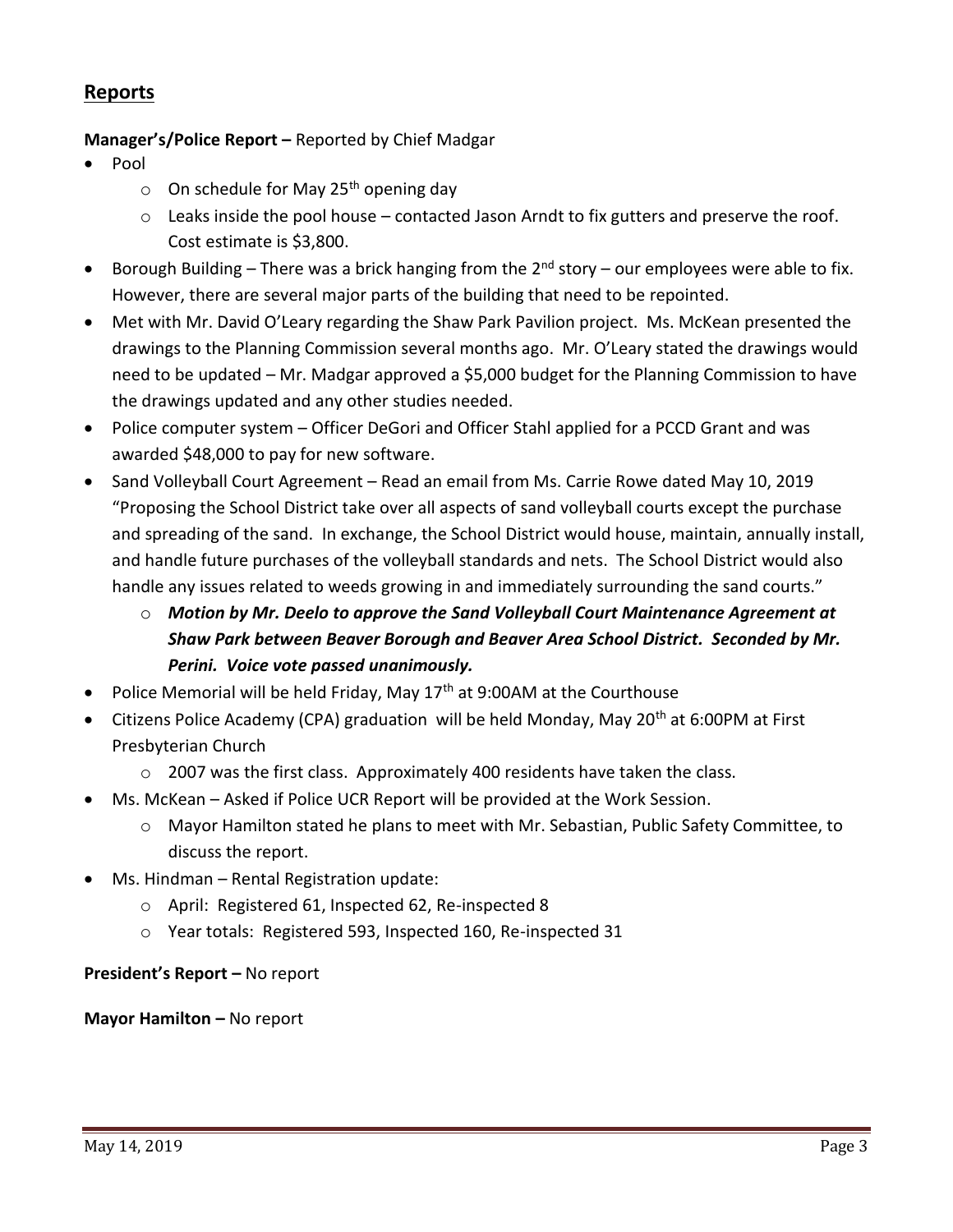## **Fire Department** – Reported by Mr. Perini

- Placed flags in the cemetery along with the Boy Scouts and JROTC in preparation of Memorial Day
- June  $1^{st}$  is the Annual 5K Race approximately 500 participate
	- o Mr. Madgar will ask Mr. Sprecker to communicate with Columbia Gas to have equipment removed and ask the Highway Department to run the street sweeper the night before the race.

## **Emergency Management Coordinator - No report**

## **Borough Engineer and Borough Municipal Authority Engineer –**

- April 2019 Borough Engineer monthly report enclosed in council packet
- Mr. Deelo Follow-up on Beaver Library walk and patio areas in the Borough right-of-way
	- $\circ$  Mr. Madgar Awaiting drawings with dimensions from the Architect, AJ Schwartz
	- $\circ$  Mr. McDermott The volunteers are ready to start as soon as the borough council approves. Recommending no dollar factor in the agreement.
	- o *Motion by Mr. Deelo, pending the agreement between Borough Engineer and Solicitor to move forward with the approval of the sight plan for the library. Seconded by Mr. Rathbun. Voice vote passed unanimously.*

## **Solicitor Report –**

- Police Arbitration regarding sick day buy back may be scheduled in August
- Notification of the Collective Bargaining Agreement expires the end of the year. Suggests at the next work session to discuss who will be on the negotiation team.

## **Old Business**

## **Motion – Chapter 15, Motor Vehicles and Traffic Ordinance**

*Motion by Mr. Sebastian, I move that Beaver Borough Council direct the Solicitor to advertise the proposed ordinance rescinding the on-street metered parking ordinance in Chapter 15-401 through 15- 410 of the Borough's Code of Ordinances and amending Chapter 15-306 and Chapter 15-310 limiting the parking time on certain streets along with penalties for violations. Seconded by Ms. King. Voice vote passed unanimously.* 

## **Motion – School Resource Officer**

*Motion by Mr. Sebastian, I move that Beaver Borough Council continue to provide the School Resource Officer (SRO) to the Beaver Area School District (BASD) for the 2019-2020 school year, upon condition that BASD is able to fund a minimum of \$60,000. Seconded by Mr. Deelo. Voice vote passed unanimously.* 

 Officer Bo Blinn will be the SRO starting the new school year. Officer Ken Stahl served 10-11 years as the SRO.